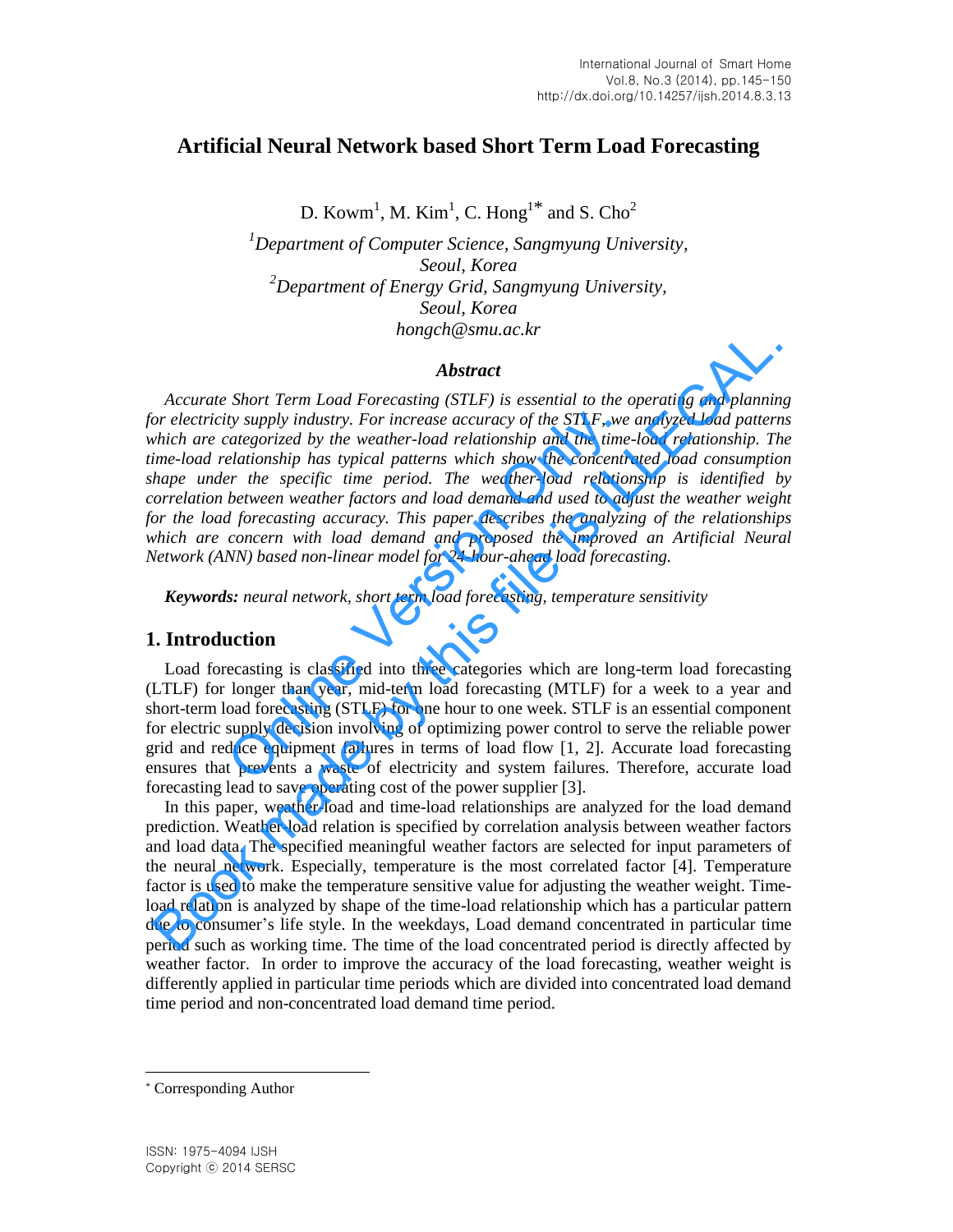# **2. Load Pattern Analysis**

Load consumption is closely related to the electricity consumer's life pattern such as working and activity time cycle [5, 6]. According to analyze the load consumption pattern in summer, the load concentrated pattern is appeared between 9am to 10pm and can be quantified by peak load rate (Figure 1). Equation (1) below has been used to measure the rate of the load demand in a day.



**Figure 1. The Relation between Actual Load and Peak Load Rates above 80% (July 6th-7th, 2011)**

Figure 1 presents that above 80% of the peak load rate occupies about 70% of the total load rate in summer. Also, the peak load range of the above 80% is very sensitive under temperature change. In order to improve the accuracy of the load demand forecast, the suggested model uses the temperature sensitive variable at particular time period. Temperature sensitive variable is used differently in two parts which are the sensitive range of the temperature and insensitive range of the temperature. Above 80% of the peak rate is the sensitive range of the temperature and under 80% of the peak rate is the insensitive range of the temperature.

## **3. Input Parameters**

The selection of the input variables is a very important phase for ANN based STLF modeling. The performance of the load forecast is highly affected by selecting the input variables [4, 7]. In this our model, we determined the appropriate input variables through the statistical correlation which are derived from historical load and weather data. Figure 2 shows the Autocorrelation (ACF) patterns in summer and winter which are derived from the actual data of the historical load. Roughly, correlation of the historical load has a cycle of each week on same day.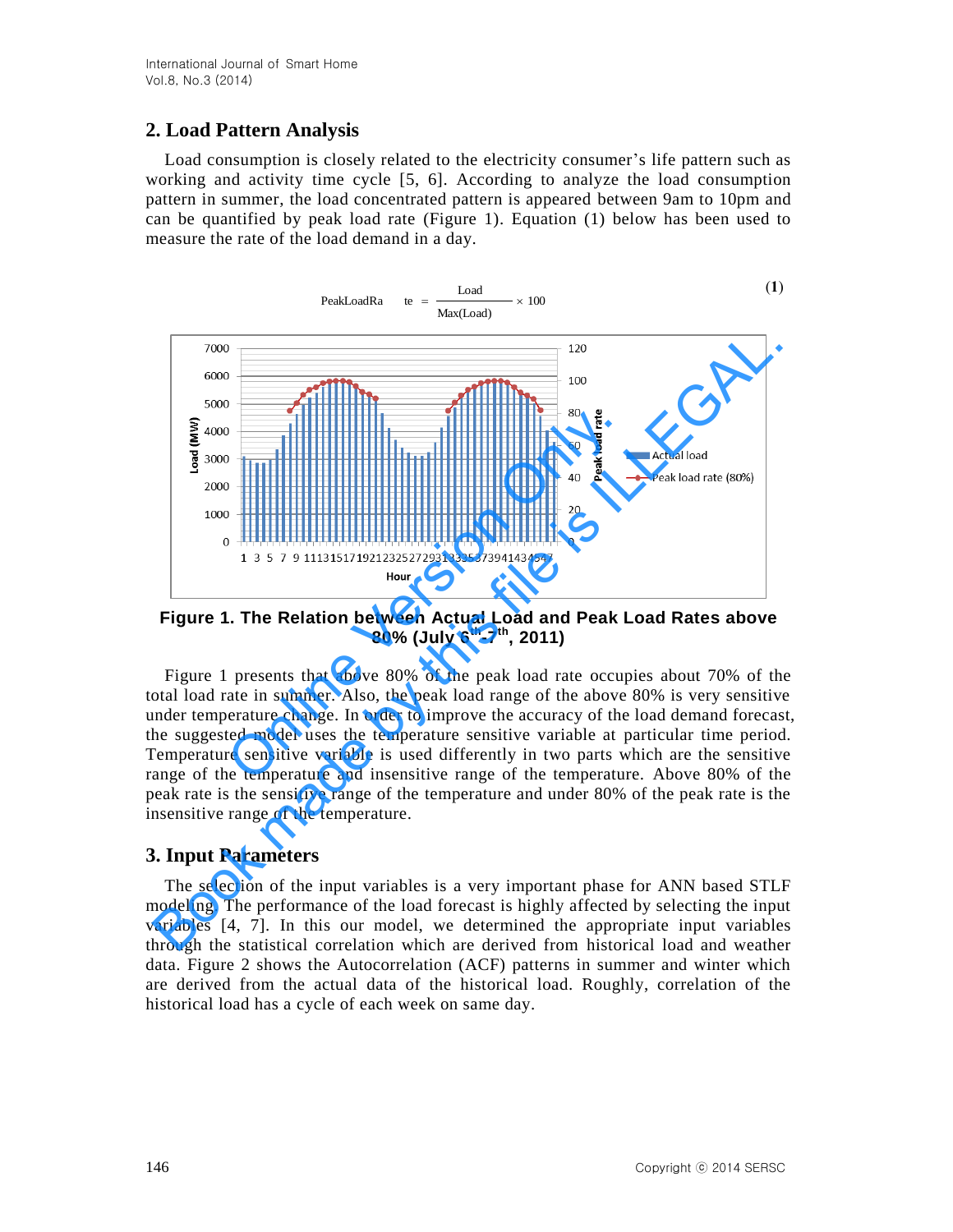

**Figure 2. Autocorrelation (ACF) of the Historical Load in Summer and Winter Pattern**

Table 1 and Table 2 show the correlation coefficients between historical load demand and each weather factors. The correlation between temperature and historical load for the summer season has value 0.8313 and the next largest value is the dew point which has value 0.5566. Also, in the winter season, the correlation between temperature and historical load is -0.7683 as the most correlated parameter and as the second, dew point is 0.6308. Other weather factors are negligible on the load demand because it has meaningless correlation coefficient. **Example 12**<br> **Winter Pattern**<br>
In Table 1 and Table 2 show the correlation coefficients between historical load domain<br>
In each weather factors. The correlation between temperature and historical load is -0.7683 as the m

|                                                                                                                                                 | gless correlation coefficient. |           |           | al load is -0.7683 as the most correlated parameter and as the second, de<br>08. Other weather factors are negligible on the load demand because |           |  |  |
|-------------------------------------------------------------------------------------------------------------------------------------------------|--------------------------------|-----------|-----------|--------------------------------------------------------------------------------------------------------------------------------------------------|-----------|--|--|
| ple 1. Correlation Coefficients between Weather Factors and Lo<br><b>Demand in Summer 2011</b><br>Correlation coefficient in summer season 2011 |                                |           |           |                                                                                                                                                  |           |  |  |
| Win<br>Load<br>Hum<br>Temp<br>Dew<br>Hpa                                                                                                        |                                |           |           |                                                                                                                                                  |           |  |  |
| Load                                                                                                                                            | 1                              |           |           |                                                                                                                                                  |           |  |  |
| Temp                                                                                                                                            | 0.8313                         | 1         |           |                                                                                                                                                  |           |  |  |
| Dew                                                                                                                                             | 0.5566                         | 0.6254    |           |                                                                                                                                                  |           |  |  |
| Hum                                                                                                                                             | $-0.1543$                      | $-0.1864$ | 0.6027    |                                                                                                                                                  |           |  |  |
|                                                                                                                                                 | $-0.1884$                      | $-0.2670$ | $-0.3512$ | $-0.24855$                                                                                                                                       |           |  |  |
| Hpa                                                                                                                                             |                                | 0.0381    | 0.0489    | 0.01389                                                                                                                                          | $-0.3335$ |  |  |

**Table 1. Correlation Coefficients between Weather Factors and Load Demand in Summer 2011**

|  | Table 2. Correlation Coefficients between Weather Factors and Load |  |  |  |
|--|--------------------------------------------------------------------|--|--|--|
|  | Demand in Winter 2011                                              |  |  |  |

| Correlation coefficient in winter season 2011 |           |           |           |           |           |     |  |
|-----------------------------------------------|-----------|-----------|-----------|-----------|-----------|-----|--|
|                                               | Load      | Temp      | Dew       | Hum       | Hpa       | Win |  |
| Load                                          |           |           |           |           |           |     |  |
| Temp                                          | $-0.7683$ |           |           |           |           |     |  |
| Dew                                           | $-0.6308$ | 0.7765    |           |           |           |     |  |
| Hum                                           | $-0.0197$ | 0.0049    | 0.6067    |           |           |     |  |
| Hpa                                           | 0.3619    | $-0.4624$ | $-0.5989$ | $-0.4090$ |           |     |  |
| Win                                           | $-0.0634$ | 0.1015    | $-0.2152$ | $-0.4362$ | $-0.0683$ |     |  |

According to the analysis of the autocorrelation and correlation coefficient during summer and winter season, we identify the input parameters which are categorized by weather factors and timer factor. Time factors consist of four elements which are previous one, two day, one week and two weeks ago historical load data. Weather factor consist of two elements which are temperature and dew point data as in Equation (2).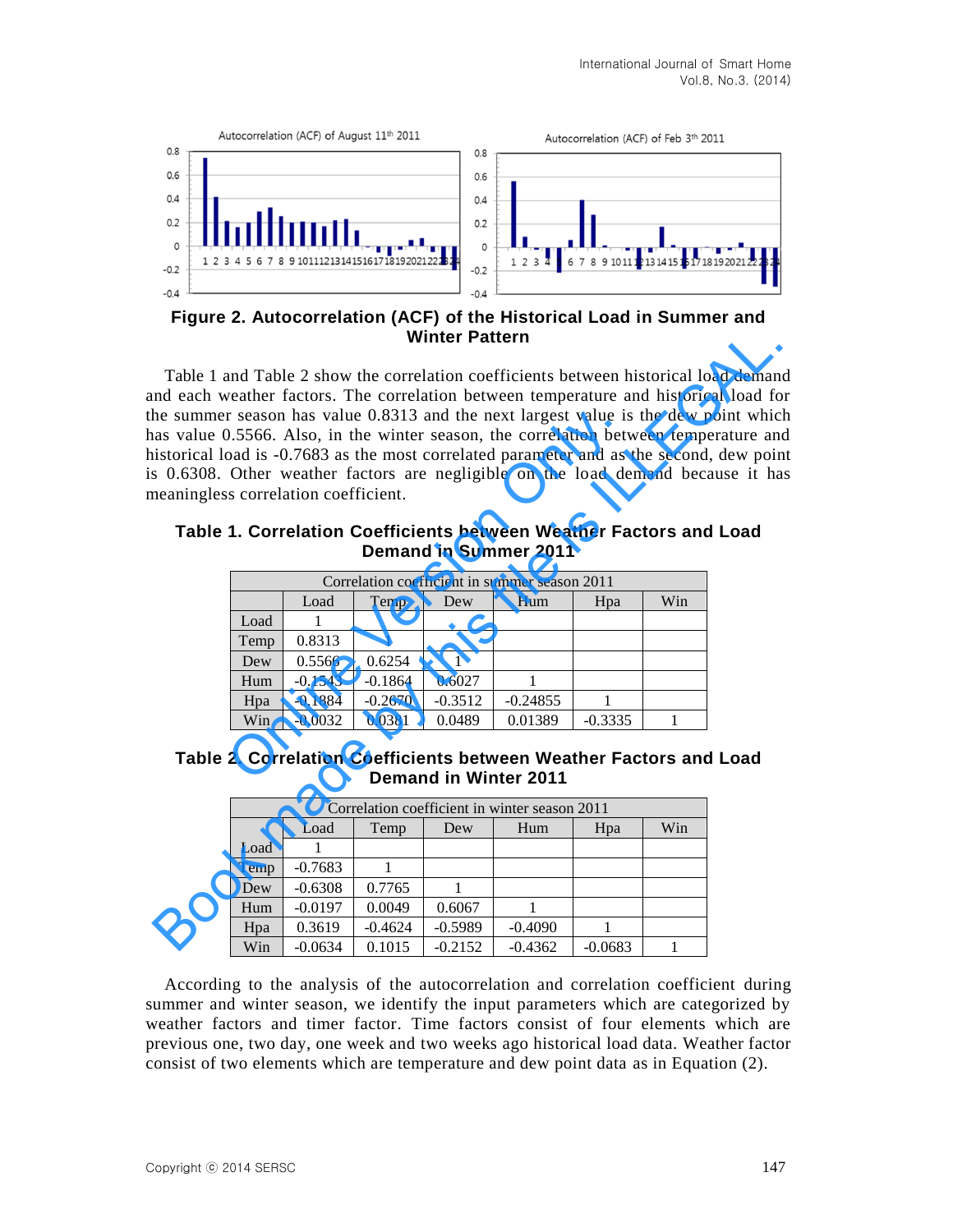$$
Load_{input} = L1(d-1,t), L2(d-2,t), L(d-7,t), L(d-14,t)
$$
\n(2)

*Weatherinput* = Temperature, Dew point

### **4. Experiments and Results**

The proposed model used the actual hourly load and weather data of the U.S. State of Connecticut during the years 2009-2011 and it is tested on the summer and winter season 2011. Figure 3 shows the results of 24 hours ahead load prediction which are 7days simulation in summer (July  $1^{th}$  -  $7^{th}$ , 2011) and winter (Jan  $1^{th}$  -  $7^{th}$ , 2011).



**Figure 3. Result of the 7days Load Forecasting in Summer (July 1th - 7 th , 2011) and Winter (Jan 1th - 7 th, 2011)**

|                | Summer    |           | Winter    |           | Improvement $(\% )$ |         |  |
|----------------|-----------|-----------|-----------|-----------|---------------------|---------|--|
| Days           | Excluding | Including | Excluding | Including | Summer              | Winter  |  |
|                | 7.8169    | 2.8912    | 14.5288   | 1.5429    | 63.0135             | 89.3804 |  |
| $\mathfrak{D}$ | 8.6404    | 2.1764    | 4.5624    | 1.7874    | 74.8114             | 60.8233 |  |
| 3              | 6.5511    | 1.6321    | 12.8802   | 2.0256    | 75.0866             | 84.2735 |  |
| 4              | 6.8939    | 2.5685    | 4.1125    | 1.5992    | 62.7424             | 61.1137 |  |
|                | 9.9781    | 2.2979    | 3.9278    | 1.1267    | 76.9706             | 71.3147 |  |
| 6              | 2.9578    | 1.0566    | 4.2662    | 2.1659    | 64.2775             | 49.2312 |  |
|                | 2.9359    | 1.1954    | 5.3955    | 1.1997    | 59.2834             | 77.7648 |  |
| Average        | 6.5392    | 1.974     | 7.0962    | 1.6353    | 68.0265             | 70.5574 |  |

**Table 3. The Result of the MAPE with Temperature Weight**

In order to evaluate the performance of the load forecasting model, the mean absolute percentage error (MAPE) is considered to measure the accuracy of the load forecasting performance between the actual load data and the forecasted load data [8, 9]. The MAPE is defined as shown in Equation (3):

$$
\text{MAPE} = \frac{1}{N} \sum_{n=1}^{n} \left| \frac{Y_i - X_i}{Y_i} \right| \times 100 \tag{3}
$$

 $Y_i$  is the actual load data, and  $X_i$  is the forecasted load data.

Table 3 presents the 7days of MAPE during the summer and winter 2011, using the temperature sensitive weight brings out more accuracy of the load forecasting. In the summer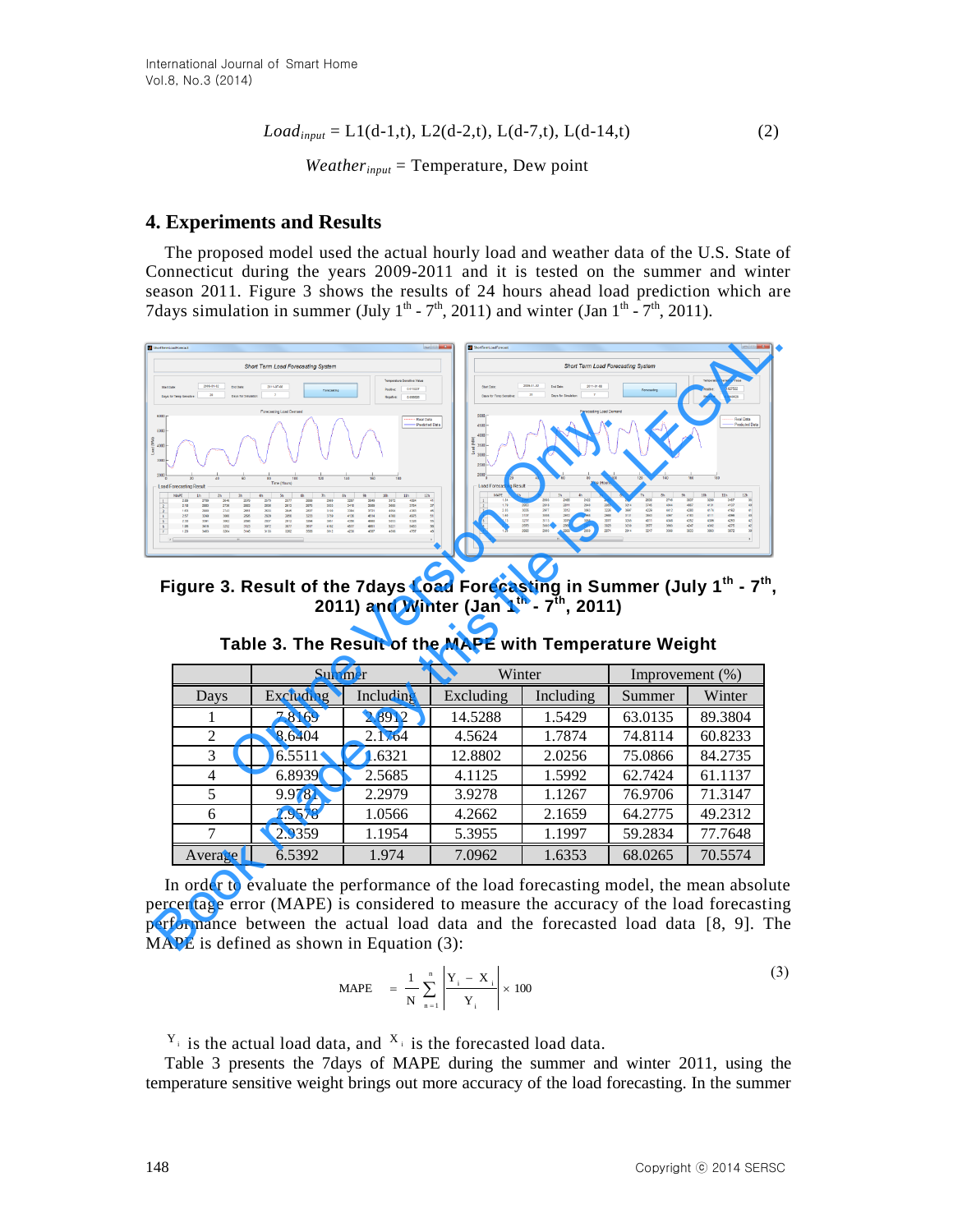season, the average of the 7days MAPE is 1.974%, and winter season, the average of the 7days MAPE is 1.6353%.

#### **5. Conclusions**

Electric load demand is closely related with consumer's life pattern and temperature. Therefore, we analyzed relationships not only the consumer's life pattern and load demand, but also temperature and load demand. As a result of the relationships analyzing, we identified the categories which are temperature sensitive range and temperature insensitive range. In order to improve the accuracy of the load forecasting, the temperature sensitive value is differently applied in the temperature sensitive range and temperature insensitive range. The result of the experiment with the actual load demand has shown the reducing of the load forecasting error in both summer and winter using the temperature sensitive value differently.

### **Acknowledgments**

This research was supported by a grant (11 High-tech Urban G07) from High-tech Urban Development Program funded by Ministry of Land, Infrastructure and Transport of Korean government.

This research was also supported by a 2013 Research Grant from Sangmyung University.

#### **References**

- [1] E. A. Feinberg and D, Genethliou, "Applied mathematics for restructured electric power systems", Springer, Edited J. H. Chow, F. F. WU, J. A. Momoh, New York, **(2005)**, pp. 269-285.
- [2] W. Charytoniuk and M. S. Chen, "Neural network design for short-term load forecasting", Proceedings of the International Conference on Electric Utility Deregulation and Restructuring and Power Technologies, **(2000)**, pp. 554-561.
- [3] D. Ortiz-Arroyo1, M. K. Skov and Q. Huynh, "Accurate Electricity Load Forecasting with Artificial Neural Networks", Computational Intelligence for Modelling, Control and Automation, and International Conference onIntelligent Agents, Web Technologies and Internet Commerce, Vienna, **(2005)** November 28- 30. **Example 18 Solution School School School School School School School School School School School School School School School School School School School School School School School School School School School School Schoo** nd temperature insensitive range. The result of the experiment with the actual load<br>sing the temperature sensitive value differently.<br>
Sing the temperature sensitive value differently.<br>
Sing the temperature sensitive value
- [4] Z. H. Osman, M. L. Awad and T. K. Mahmoud, "Neural network based approach for short-term load forecasting", Power Systems Conference and Exposition (PSCE), IEEE press, Seattle, WA, **(2009)** March 15-18, pp. 1-8.
- [5] G. Gross, and F. D. Galiana, "Short-term load forecasting", Proceedings of the IEEE, **(1987)**.
- [6] J. L. Mathieu, P. N. Price, S. Kiliccote and M. A. Piette, "Quantifying Changes in Building Electricity Use, with Application to Demand Response", Smart Grid IEEE Transactions, vol. 2, **(2011)**, pp. 507-518.
- [7] A. D. Papalexopoulos, S. Hao and T. M. Peng, "Short-term system load forecasting using an artificial neural network", Proceedings of the Second International Forum on Applications of Neural Networks to Power Systems, IEEE, Yokohama, Japan, **(1993)** April 19-22.
- [8] N. Mohamed, M. H. Ahmad, I. Suhartono and Z. Ismail, "Improving Short Term Load Forecasting Using Double Seasonal Arima Model", World Applied Sciences Journal, **(2011)**, pp. 223-231.
- [9] S. Quaiyum, Y. I. Khan, S. Rahman and P. Barman, "Artificial Neural Network based Short Term Load Forecasting of Power System", International Journal of Computer Applications, **(2011)**, pp. 1-7.
- [10] D. Kown, M. Kim, C. Hong and S. Cho, "One day Ahead Short Term Load Forecasting using Artificial Neural Network", Proceedings of Workshop on Multimedia 2013 second, Jeju Island, Korea, **(2013)** December 11-13.